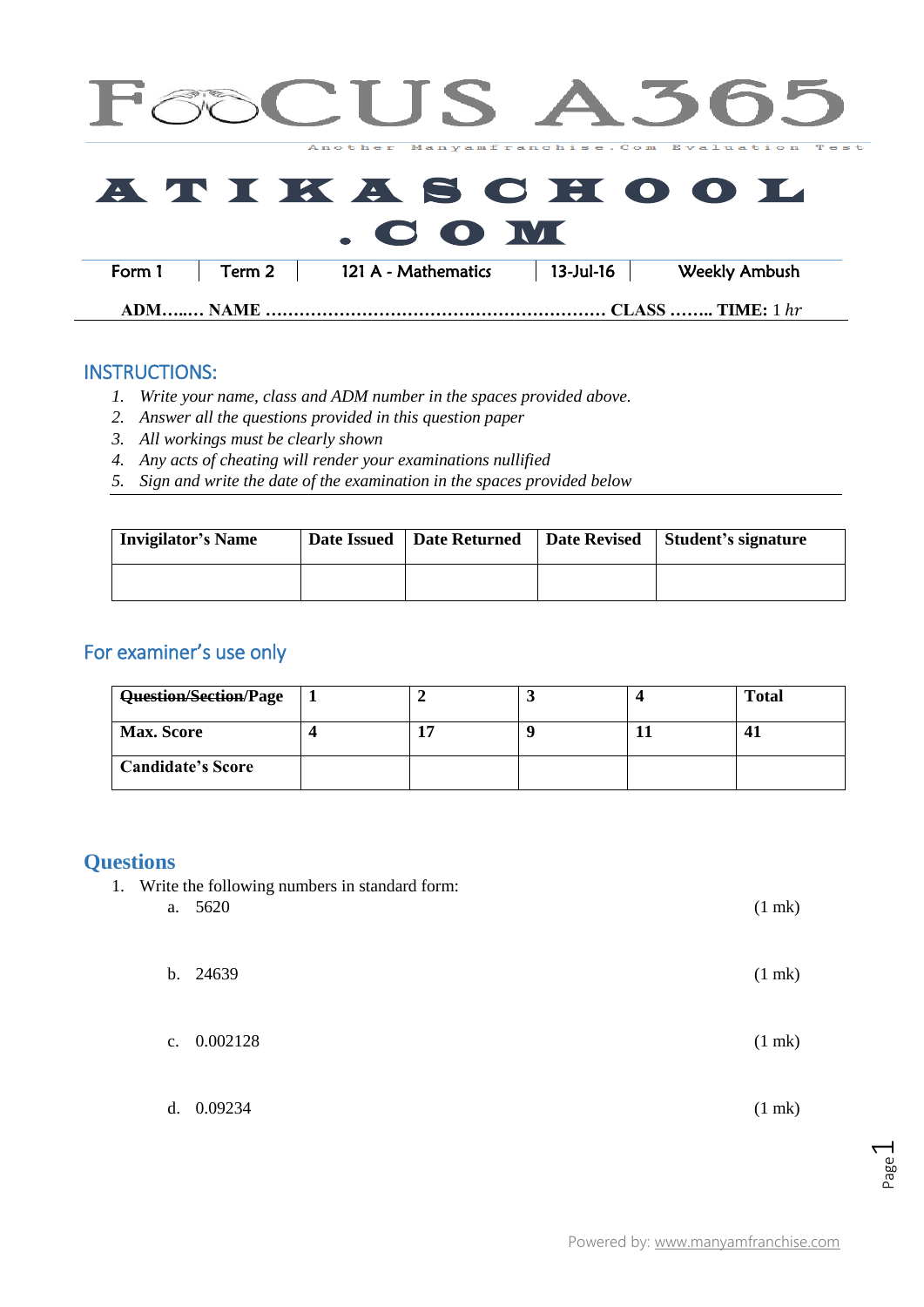|    |    | 2. Use mathematical tables to find the square root of the following numbers<br>a. 9672 | $(2$ mks $)$ |
|----|----|----------------------------------------------------------------------------------------|--------------|
|    |    | b. 20.38                                                                               | $(2$ mks $)$ |
|    | c. | 0.3482                                                                                 | $(2$ mks $)$ |
|    |    | d. 0.005474                                                                            | $(2$ mks $)$ |
|    | a. | 3. Convert the following recurring decimals into fractions<br>$0.\overline{54}$        | $(2$ mks $)$ |
|    |    | b. 4.16                                                                                | $(2$ mks $)$ |
|    | c. | $0.\dot{0}27$                                                                          | $(2$ mks $)$ |
| 4. |    | Evaluate without using tables or calculator<br>$180 \div (-5) \times (5 + (-4))$       | $(3$ mks $)$ |

$$
2 \times (-6) \div 18
$$

Powered by: [www.manyamfranchise.com](http://www.manyamfranchise.com/)

Page  $\overline{\curvearrowright}$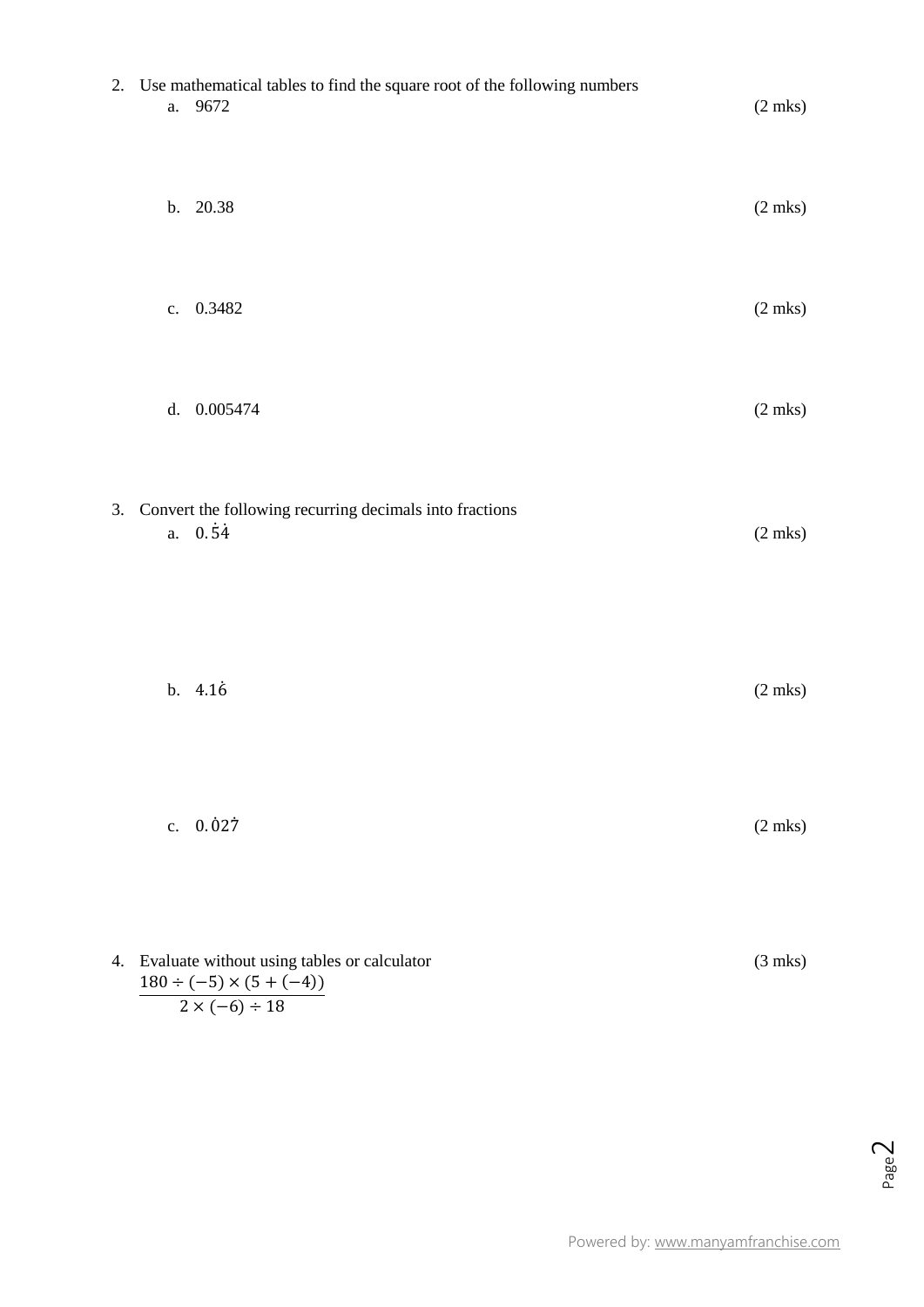5. A certain sum is divided in the ratio  $1\frac{1}{3}$  $\frac{1}{2}$ ,  $2\frac{1}{3}$  $\frac{1}{3}$ ,  $3\frac{1}{4}$  $\frac{1}{4}$ . If the largest share is 156 Shillings, what is the sum divided? (3 mks)

6. A hall is 15m long, 8m wide and 4m high. The door and windows occupy  $14m^2$ . The walls are to be painted. Find the cost of painting them at Shs 75 per square metre. (2 mks)

- 7. Classes in a school start at 8.00 A.M and end at 4.20 P.M. Tea and lunch breaks take a total of two hours.
	- a. How long do the lessons take? (2 mks)
	- b. If there are eight equal lessons in a day, how long is each lesson? (2 mks)